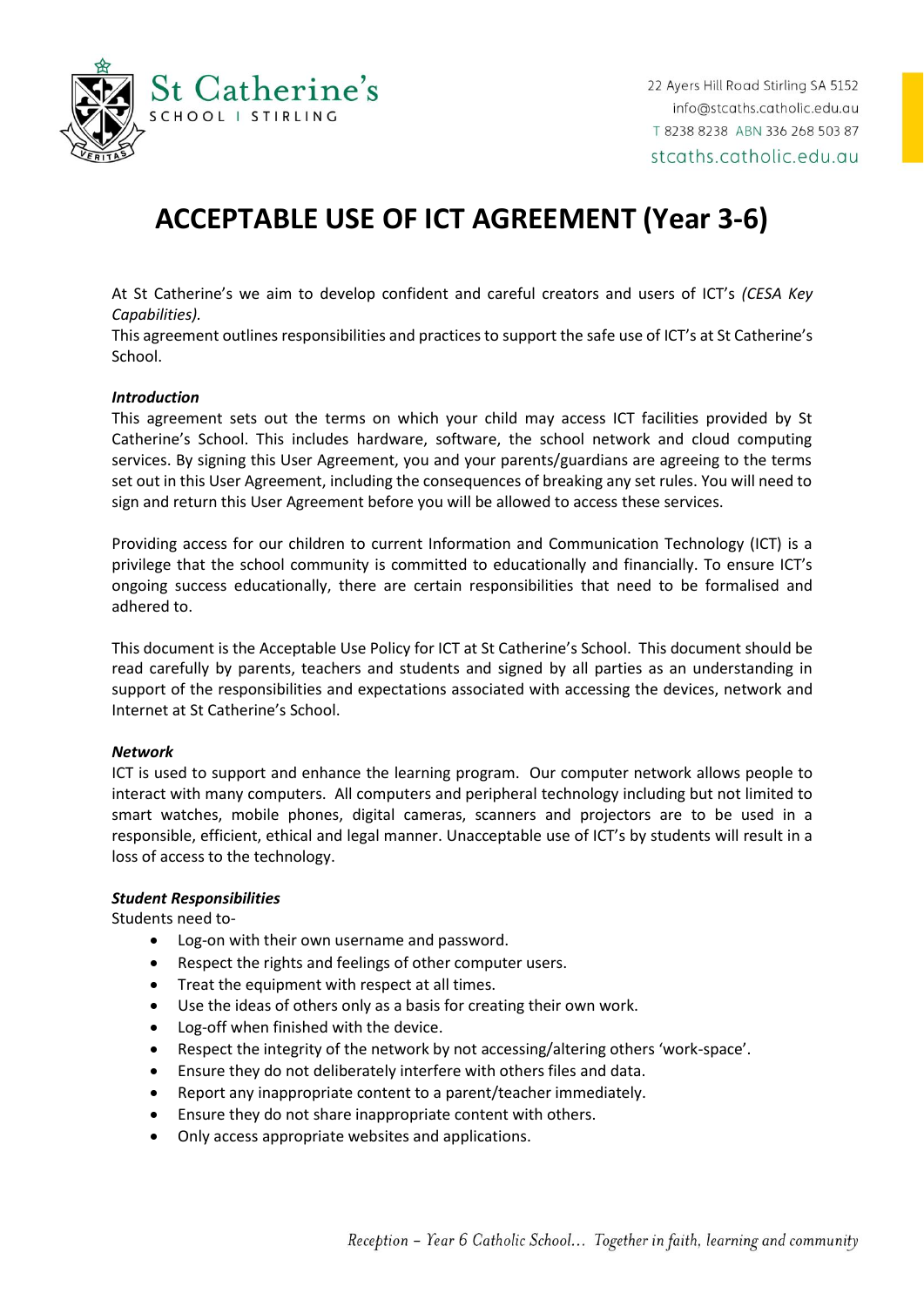## *Staff Responsibilities*

Staff will:

- Encourage fair and equitable access for all students to ICT.
- Use the Key Capabilities continuum to guide teaching specific skills to enable students to use the available software and peripherals.
- Provide general supervision of Internet access.
- Regularly discuss this policy with students.
- Follow-up on breaches of policy stated herein.
- Respond to parent questions regarding use/maintenance of laptops at home.
- Seek assistance in maintenance of laptop if parent or student reports an issue.
- Stay abreast of policy changes.
- Teach students ethical, social and technical protocols when collaborating, creating and communicating ideas, information and solutions face-to-face and online.

## *Parent Responsibilities*

Parents will:

- Discuss this agreement with their child/ren.
- Attend an annual ICT information/cyber safety session provided by the school (Year 5).
- Provide general supervision of internet access (in the event of online learning 3-6 and at other times 5-6).
- Support their child to report any damage.

## *The Conditions*

## **It is acceptable:**

- To use the Internet for research, information and online learning that relates to education at school
- To communicate with peers, teachers or other persons who are involved in education, when appropriate.
- For students to access their own Office 365 account.
- For parents to access their child's Office 365 account.

## **A Responsible user will***:*

- Always use their own Username and Password to access the network and Internet at St Catherine's School.
- Use their device at school for educational purposes
- Use the Internet with an adult's knowledge and consent
- Be polite and respectful in their communications.
- Use appropriate language.
- Access and retrieve only their own files.
- Maintain privacy and not reveal their Username or Password to any other student.
- Maintain privacy and not reveal their own or other's phone number, address or personal details
- Report to teachers (or parents) immediately any illegal or irresponsible activities.
- Ensure the adequate functioning of device prior to beginning school at the start of the day and inform class teacher upon arrival if this technology is malfunctioning or is inoperable.
- Maintain acceptable standard of laptops so that they are operable and cosmetically sound (no stickers, free from large scratches, dents, dirt, cracks etc.)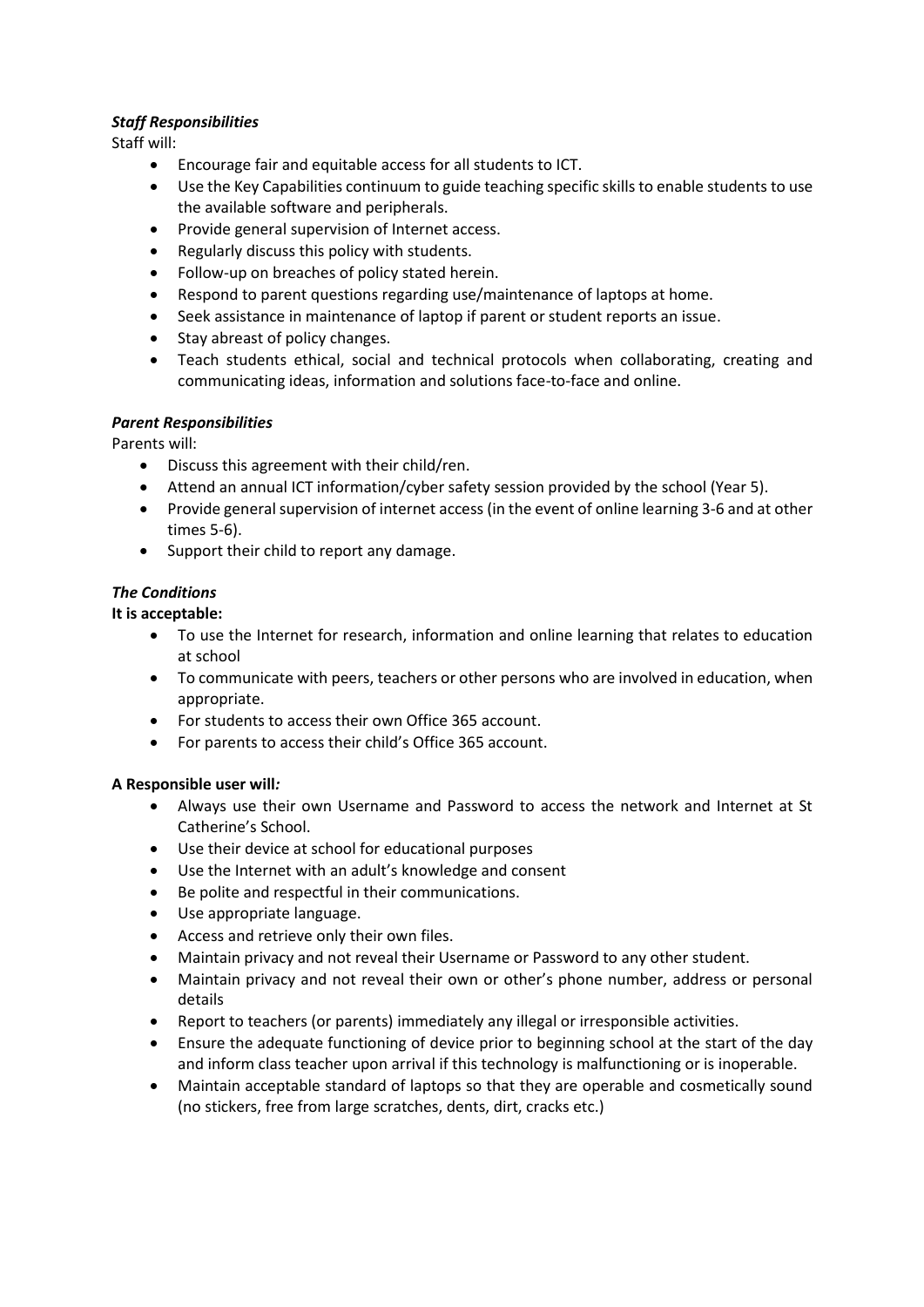## *It is unacceptable to:*

- Transmit or deliberately access and/or receive any material that may be considered inappropriate in that it may be of a threatening, sexually explicit, harassing, offensive or discriminatory nature, or material that may be harmful either physically or emotionally to others. This encompasses examples of Cyber-Bullying (see Cyber Bullying and e-crime)
- Log-on with someone else's username and password.
- Change any file that does not belong to the user. This includes shared drives such as the Internal S: Drive.
- Reveal their password to anyone not authorised to receive it, nor must one obtain anyone else's password.
- Breach any laws such as copyright (including software) or undertaking any unlawful activity as defined in Commonwealth or States laws.
- Interfere with or disrupt any other users on the network through their activities.
- Place personal details or photographs on the Internet or the details of any person without authorisation.
- To use the school email accounts for non-school purposes.
- Order materials, services or goods from the Internet.
- Use Internet chat sessions, news groups or any other interactive facility without teacher permission. This includes uploading footage of any part of the school or students, school uniform or school logo to sites such as YouTube or other Internet Sharing Community.
- Claim others personal views/works as your own without acknowledging where you found this information (referencing).
- Download any material without teacher permission.
- Allow your Apple Laptop to be placed in a situation whereby through negligent action it is, or may be damaged or broken (either external or internal damage).
- Install applications / games without teacher permission

## **Inappropriate actions will garner a consequence in consultation with parents, staff and student**

## **CYBER-BULLYING AND E-CRIME**

St Catherine's School takes your child's safety and personal wellbeing seriously. Please ensure that your child knows what constitutes cyber-bullying.

## *What is cyber bullying?*

**E-technology** provides individuals with a powerful means of communicating instantly with others in both positive and negative ways. Cyber bullying involves using e-technology as a means of victimising others, usually via an internet service or mobile technology. Cyberbullies may use email, chat room discussion groups, instant messaging, web pages or SMS (text messaging) etc. with the intention of harming another person. Activities can include communications that seek to intimidate, control, manipulate, put down or humiliate the recipient. Examples may include flaming (repeated negative messages), sexual and racist harassment, denigration, sharing inappropriate images, impersonation, trickery, exclusion and cyber stalking. The targeted person often feels powerless and may need help.

## *What schools are doing to protect children?*

Research shows schools are one of the safest environments for your child. Cyber bullying has been found to occur more often outside of school. It may follow incidents at school. St Catherine's School wishes to advise Parent/s and Caregivers that it is important to discuss what is acceptable to communicate via email/Internet, as well as ensuring Parents/Caregivers have access to the content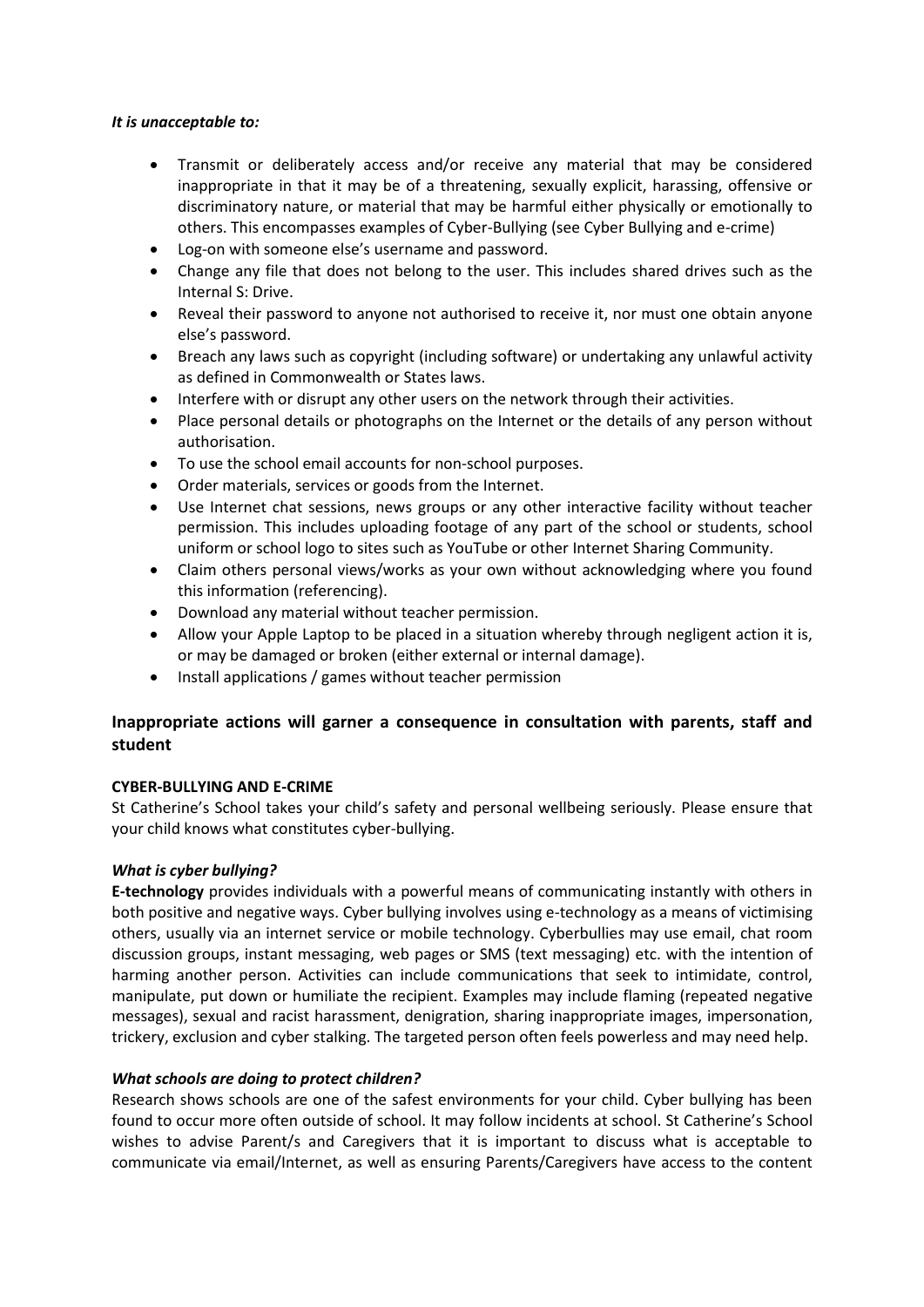shared between your child and their friends/peers. Student computer log in details can be shared with parents to allow them access to their child's device.

It is important to provide safe and supervised access. Consider the best location for your computer. It is recommended that internet access should be in a public place.

## *What can I do if I am unsure or I believe cyber-bullying is occurring?*

- Communicate with your child's teacher who may refer the matter to the Principal.
- Go to eSafety Commissioner <https://www.esafety.gov.au/key-issues/cyberbullying>

## *St Catherine's School expects students/parents/guardians/staff do not:*

- Communicate about students, teachers or staff at St Catherine's School in a degrading manner or in way that would offend or cause hurt feelings.
- Seek to email or in any other way communicate with a member of the school community with the intention of abusing, bullying, or causing hurt feelings.
- Swear or in any way use offensive language when discussing a member of the school community. Referring to a staff member in derogatory terms or in a threatening manner is a serious breach of policy.
- Pretend to be someone else in order to deceive or provide misleading information.
- Arrange to meet with a member of the school community using electronic means (via school leased laptop, school owned or borrowed) to perform an act, which would not reflect our school values or be classified a criminal act.
- Use degrading or offensive personal remarks about a member of our school community.
- Share or view inappropriate content or encourage the viewing of inappropriate content.
- Upload video or images of students or staff of St Catherine's School to shared community sites such as YouTube, or allow any likeness of the grounds, uniform, students or staff to be uploaded to such sites without express permission by staff and the parent community.
- Use social media to make fraudulent (untrue) claims about members or ex-members of our school community.